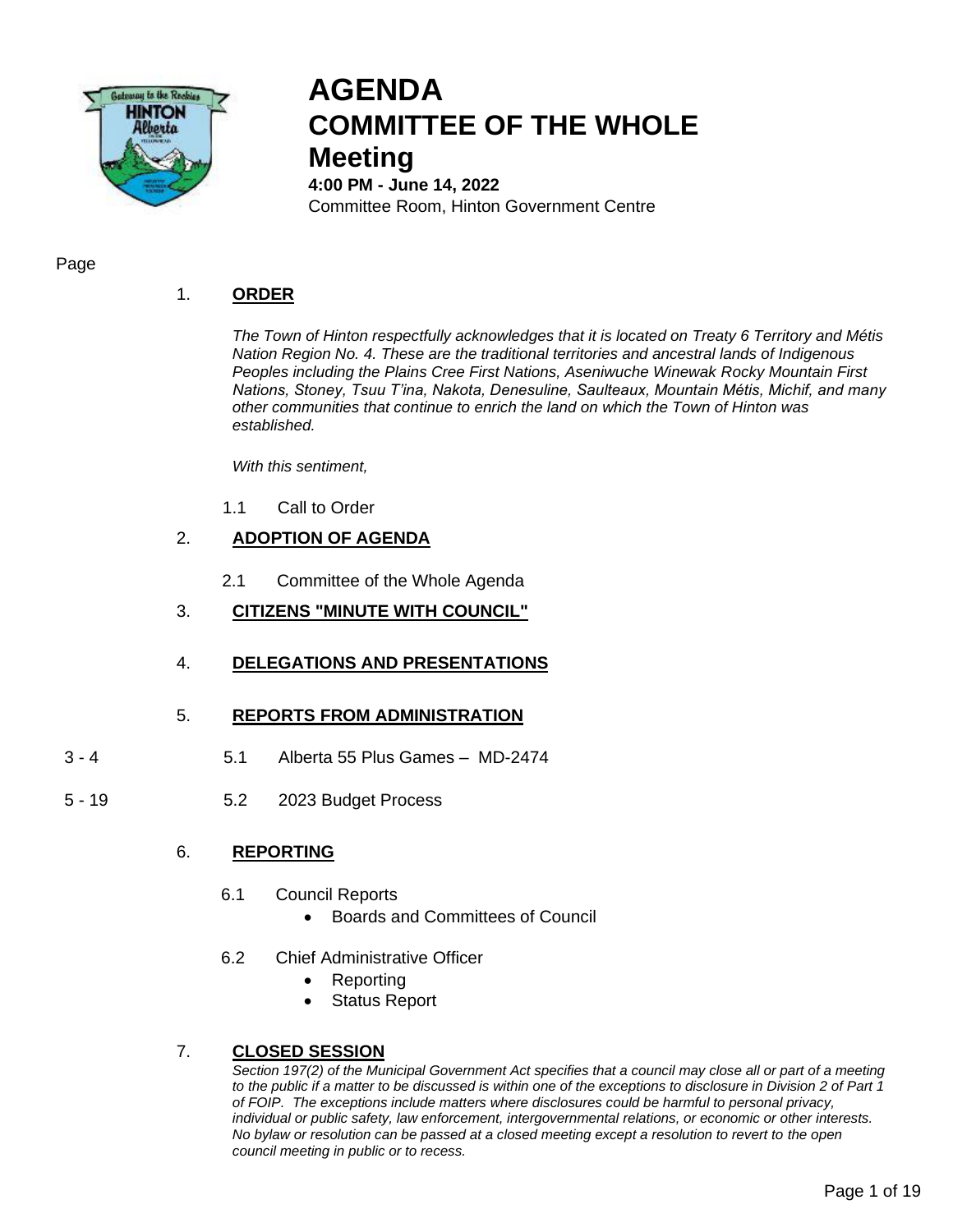# COMMITTEE OF THE WHOLE MEETING Agenda June 14, 2022

7.1 Mutual Performance Discussion - Closed per s.17 of FOIP

# 8. **ADJOURNMENT**

8.1 Adjournment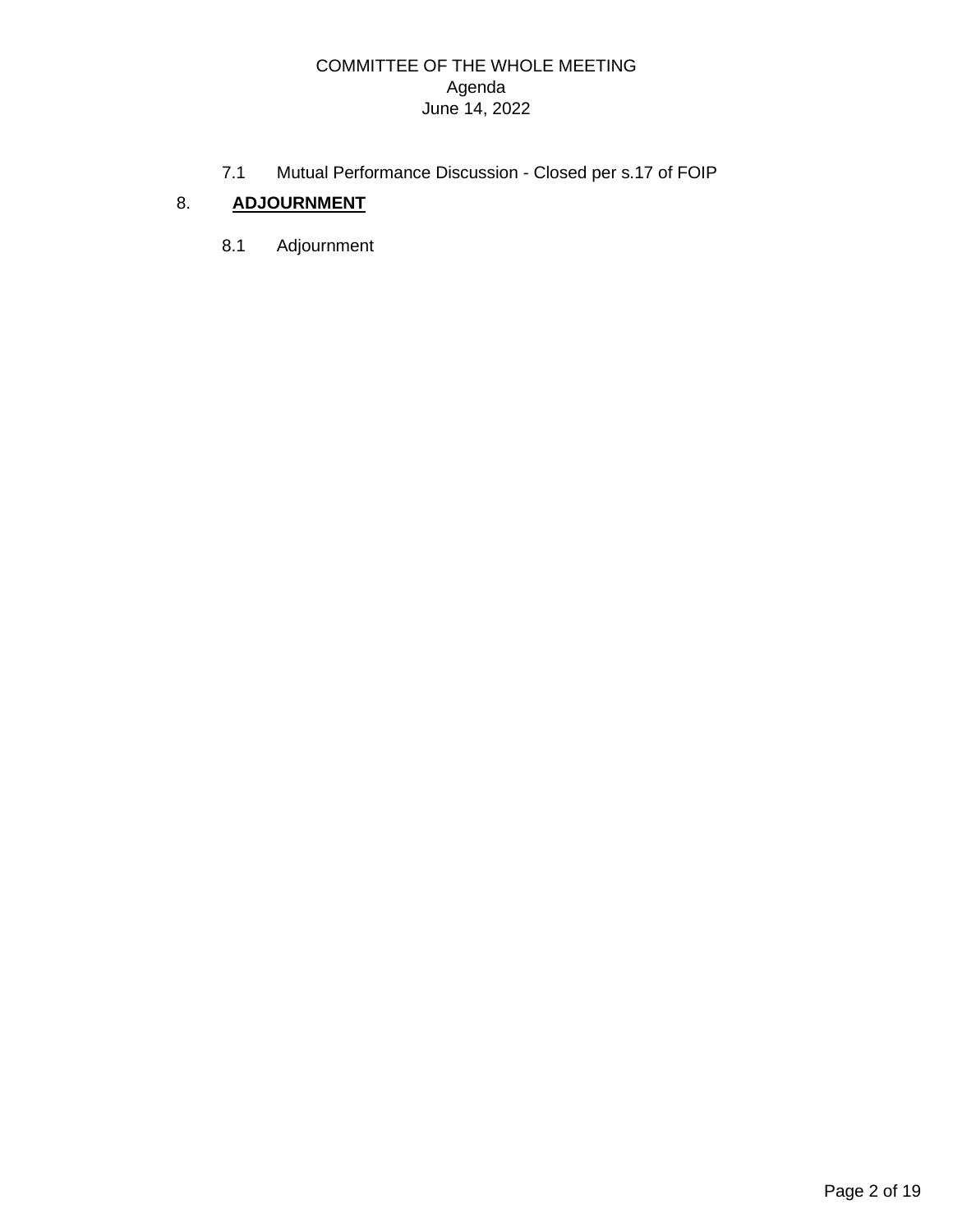

# **TOWN OF HINTON Administrative Report**

# **☐ DIRECTION REQUEST ☐ REQUEST FOR DECISION ☒ INFORMATION ITEM**

**DATE:** Committee of the Whole Meeting of June 14, 2022

**PRESENTED BY**: Paul Hanlan, Interim Chief Administrative Officer

# **RE**: **ALBERTA 55 PLUS GAMES**

### **Recommended Action**

*That Committee accept the Alberta 55 Plus Games Report for Information.*

### **Background**

The Town received a letter on January 23, 2022, from Dave Finn, President of Alberta 55 Plus, soliciting our interest to host the Alberta 55 Games as early as 2025. On February 9, 2022, Council directed Administration to:

*prepare a report regarding hosting the Alberta 55 Games and return to a future meeting of Council by June 30, 2022.*

Alberta 55 Plus was incorporated under the name of ASCSRA (Alberta Senior Citizens Sport and Recreation Association) as a volunteer action group on January 31, 1980, to promote sport and recreation development for Albertans aged 55+ across the province, and to act as the provincial voice of mature adults in the Alberta 55 Plus Games. Alberta 55 Plus operated with the assistance from Alberta Sport Connection (previously Alberta Sport Council) for a number of years. Alberta Sport Connection has since lost federal funding and Alberta 55 Plus has in turn stepped back from their full working partnership and is now self-organizing their Provincial Games.

The Town of Hinton hosted the Alberta Seniors (55+) Games in the summer of 1990.

### **Analysis**

Upon review of the Host Committee Checklist (Attachment 1), a commitment of municipal support is required in the form of donated facilities, accommodation, local bid committee, volunteers and fundraising or financial commitment. The Town of Hinton recently explored the possibility of hosting the 2024 Alberta Winter Games or the 2024 Alberta Summer Games (this invitation was extended from Alberta Culture Minister Ron Orr. A regional scan was done to determine the interest and ability of a Hinton, Jasper, Edson, Yellowhead County joint bid; this concluded in shared position of "not now" as it was determined to be too risky and demanding on limited financial and community resources.

The Town of Hinton does not have the facility infrastructure to meet the requirements to host the Alberta 55 Plus Games event on its own. Our current climate indicates a strong decline in securing volunteers for events overall, as well as operating not-for-profit organizations. An event of this size will require a minimum of 100 volunteers and a volunteer host organizing committee of 9 members to lead the planning (including the creation of the bid package) and implementation of the event.

Written by: Alexa McEachern, Interim Parks Recreation & Culture Manager, Don Engerdahl, Events Coordinator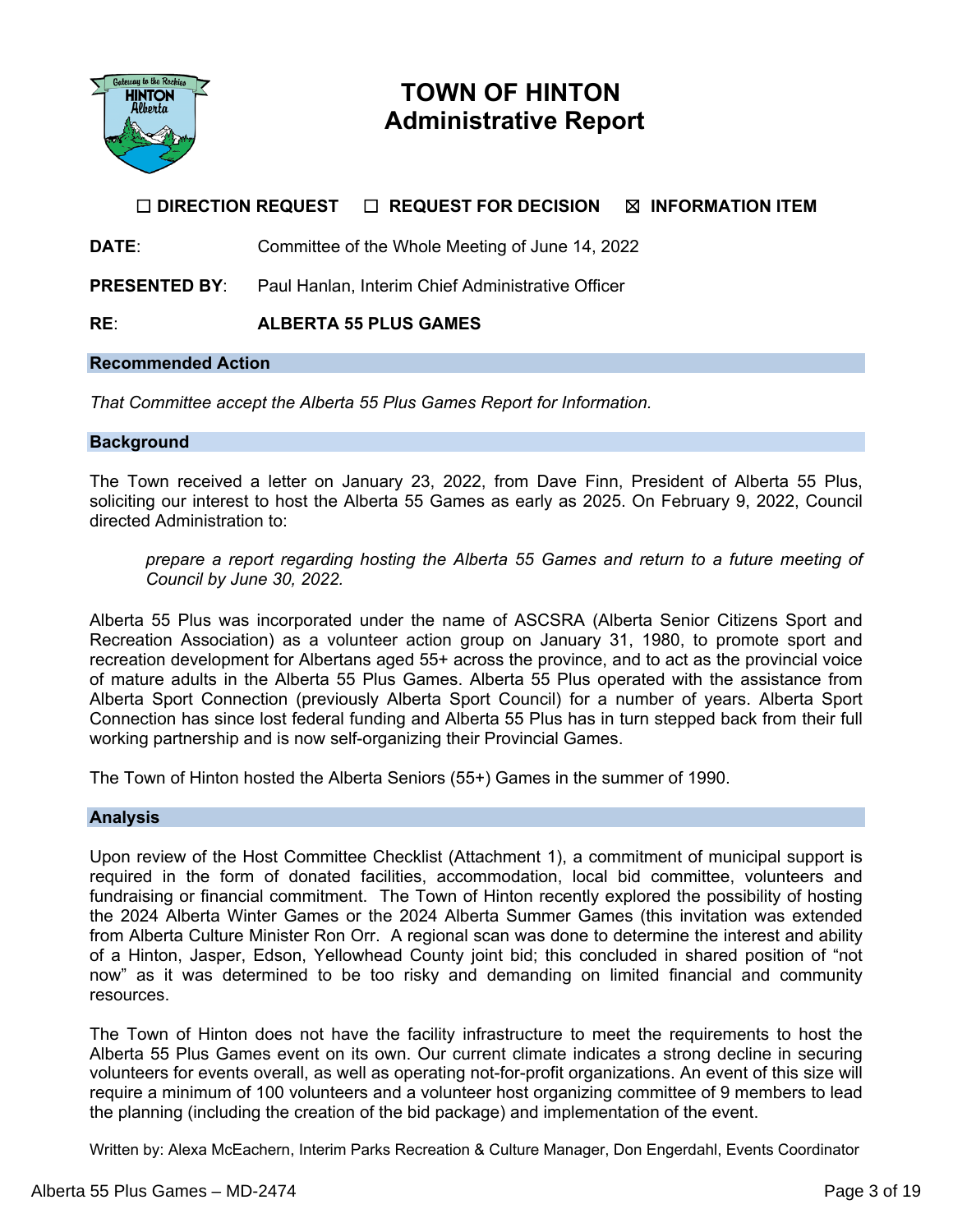This type of event will need ample lead-in time to develop an economically responsible bid application and meet all requirements of the host community for it to be successful. After discussing with Dave Finn (President of Albert 55 Plus) we would require significant investment in our facilities to meet the required bid parameters. The minimum facility requirements to meet the bid parameters for hosting the winter games includes a minimum of 4 rinks. The minimum facility requirements for hosting the summer games incudes a 4-lane all-weather track. While Hinton does have an "all-weather track", it is likely to be deemed unsuitable for this event given the potential safety concerns this may have for seniors if they fall on a hard, shale track. Edmonton has been awarded the bid to host the 2022 Winter Games; prior to this, the hosting communities were Medicine Hat, Cold Lake, and Calgary. If Council would like to pursue Option 2, direction can be provided to Administration to pursue public engagement regarding interest for community members interested in building and submitting a bid for the 2025 Alberta 55 Plus Games. A full financial, service level, public engagement, and risk/liability report to Council is recommended before the bid is submitted. Option 2 may align with section 3.10.6 of the Community Sustainability Plan: Engage youth, families and seniors through special events and local activities by posting information in public spaces and outdoor areas, as well as the 2017-2021 Council Strategic Plan Objective 1.2: Work with Regional Partners to increase the population of Hinton.

## **Implications of Decision**

| <b>Financial Implications</b>      |                 |  |
|------------------------------------|-----------------|--|
| <b>Items</b>                       | <b>Comments</b> |  |
| <b>Operating Cost/Implications</b> | <b>None</b>     |  |
| <b>Capital Cost</b>                | None            |  |
| <b>Budget Available</b>            | <b>None</b>     |  |
| Source of Funds                    | None            |  |
| <b>Unbudgeted Costs</b>            | <b>None</b>     |  |

**Level of Service Implications** - None **Public Engagement** - None **Communications** - None **Risk / Liability** - None

| <b>Legislative Implications</b>      |                              |                 |  |
|--------------------------------------|------------------------------|-----------------|--|
| <b>Conforms with:</b>                | Yes/No/<br><b>Partial/NA</b> | <b>Comments</b> |  |
| <b>Council's Strategic Plan</b>      | <b>NA</b>                    | <b>None</b>     |  |
| <b>Community Sustainability Plan</b> | <b>NA</b>                    | None            |  |
| <b>Municipal Policies or Bylaws</b>  | <b>NA</b>                    | <b>None</b>     |  |
| <b>Provincial Laws or MGA</b>        | <b>NA</b>                    | None            |  |
| Other plans or policies              | <b>NA</b>                    | <b>None</b>     |  |

### **Options / Alternatives**

- 1. That Committee accept the Alberta 55 Plus Games report for information.
- 2. The Committee direct Administration to call for public volunteers interested in forming a Bid Committee for the 2025 Alberta 55 Plus Games and provide an update on the outcome and next steps at a Committee of the Whole Meeting before August 31, 2022.

# **Attachment(s) and Link(s)**

1. Host Committee Checklist [https://alberta55plus.ca/wp-content/uploads/2019/08/2019-update-](https://alberta55plus.ca/wp-content/uploads/2019/08/2019-update-Hosting-Community-Guidelinesversion-2.pdf)[Hosting-Community-Guidelinesversion-2.pdf](https://alberta55plus.ca/wp-content/uploads/2019/08/2019-update-Hosting-Community-Guidelinesversion-2.pdf)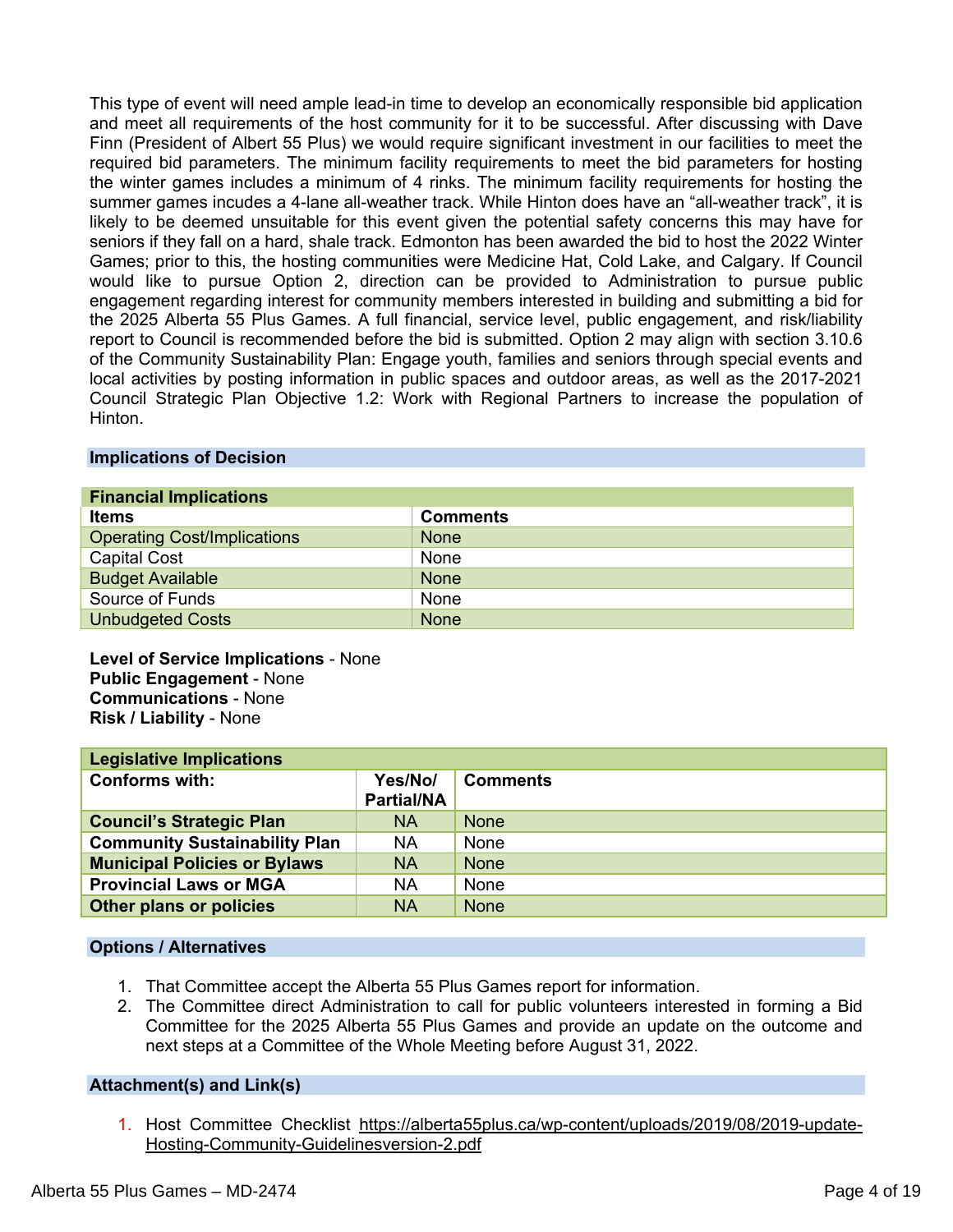

# **TOWN OF HINTON Administrative Report**

# **☐ DIRECTION REQUEST ☐ REQUEST FOR DECISION ☒ INFORMATION ITEM**

**DATE:** Meeting of the Committee of the Whole June 14<sup>th</sup>, 2022

**PRESENTED BY:** Paul Hanlan, Interim Chief Administrative Officer

**RE**: **2023 BUDGET PROCESSES**

#### **Recommendation**

*That Council accept this Report outlining commencement of the Town of Hinton 2023 Budget process as information.* 

## **Background**

During the completion of the 2022 Budget process the Interim CAO committed to initiate this discussion regarding the development of a Budget Policy that would insure a consistent (year after year) process which satisfactorily captured the wishes and direction of Council. This policy would provide desired clarity and consistency between budget years regardless of possible staff changes or vacancies. Practically, this policy could also confirm a schedule for the information of Council (and the public – including Civic Agencies), and to guide Administration in preparing each year's budget(s).

As well during completion of the 2022 Operating Budget Council, and Administration, created a parking lot for Discussion Items which would be revisited in conjunction with the 2023 (or future) budget process(es). These six (6) items were:

- 1. Leadership Accountability by Design training
- 2. Jasper/Hinton Airport
- 3. Hinton Mountain Bike Association
- 4. Hinton Historical Society
- 5. Adaptable and Progressive Transportation
- 6. Reestablishment of Freedom Express Service Levels

### **Discussion**

### Town of Hinton Budget Policy

At this time, and in advance of the recruitment/arrival of the Town's next Director of Corporate Services, as well as anticipated commencement of the 2023 Budget process the ICAO has decided to propose the consideration and development of a Town of Hinton Budget Policy. Done correctly this Policy will reflect the wishes and direction of Council that should endure vacancies (or departure) of key budget related administrative positions. Additionally, this Policy could confirm an annual schedule that confirms an annual December budget presentation to Council.

It has been confirmed that municipalities in Alberta tend to lean toward a budget policy as opposed to a bylaw. This allows Councils to easily make desired changes on an annual basis. Administration has investigated examples of budget policies from other comparably sized Alberta communities. The preferred examples (and as are attached) are from the Cities of Camrose (2016), and Lacombe (2018), and provide an appropriate framework for the Town to capture the wishes/direction of Council in a Budget Policy of its own to consistently guide the preparation of future budgets. Administration most liked the Camrose policy due to the clear and simple terminology and its overall completeness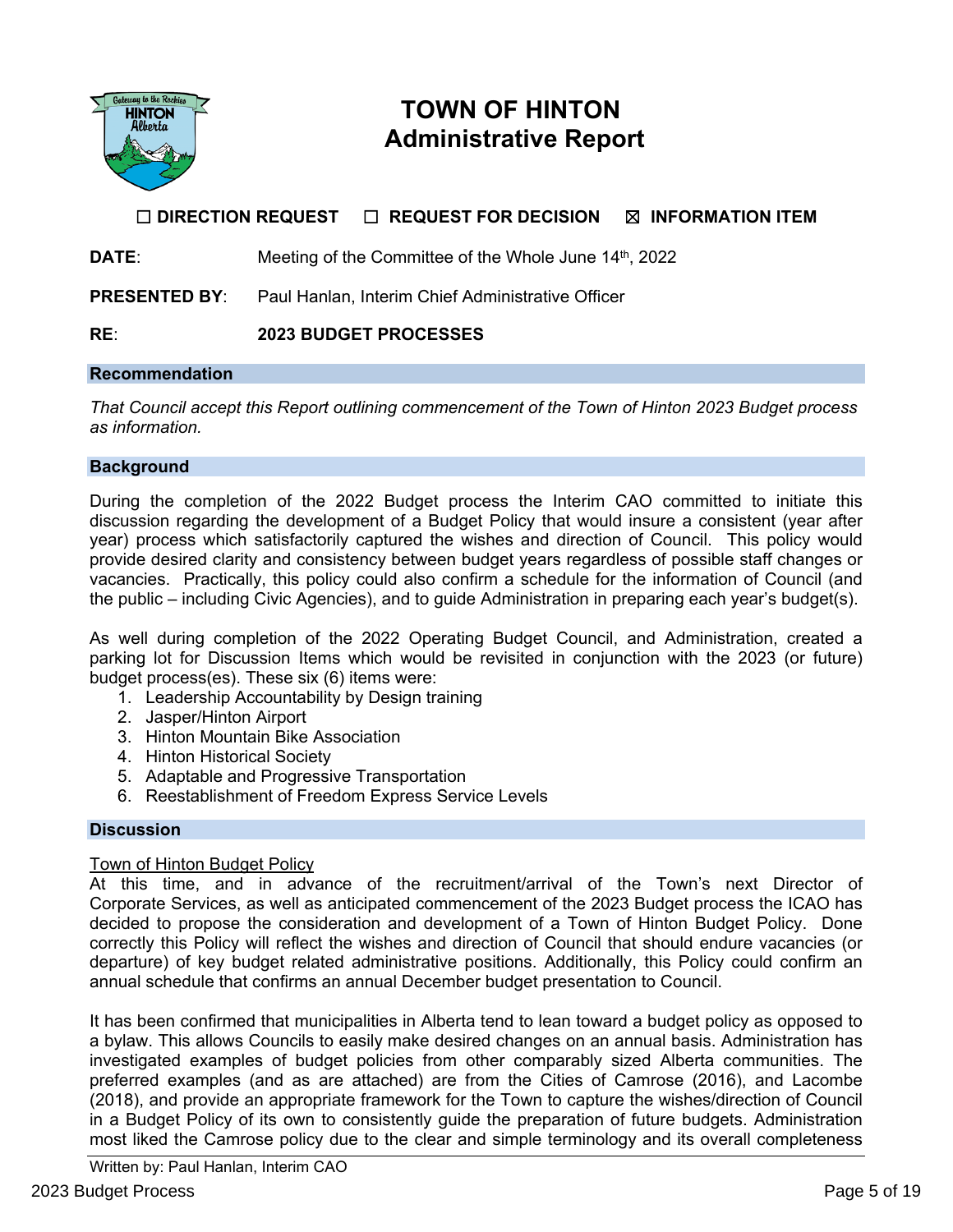(capturing the budgeting requirements in Alberta). Administration seeks the review and consideration of changes/additions specific to the desires of our Council. A draft Town of Hinton Budget Policy could be prepared by Administration and returned to a future meeting of Council.

## EXAMPLE Annual Schedule (Budget Calendar)

An annual budget schedule could be included in this Policy and should commence in June each year concluding with the adoption of a new Operating and Capital Budget and the adoption of the budget year's Tax Rate Bylaw.

- *Strategic Planning Session* review confirm Council's priorities/strategies for upcoming year
	- $\circ$  June (November in election year)
	- o Council has adopted a 4-year strategic plan cycle that should help guide budget and service planning. At the start of each budget cycle, Council will review and update the plan, as necessary.
- *Council Service Review* Inputs
	- $\circ$  July (November in election year)
	- $\circ$  Service level changes come from administration based on priorities articulated in Council's strategic planning or prior years service review. This process gives Council the ability to add options outside of the process to ensure the proper analysis can be done prior to service review.
- *Department Work Plans and Budgets*
	- o July to September (November in election year)
	- o Using the priorities of Council, Service Level Review, and the budget guidelines, the Corporate Services Department provides all departments with the budget templates and guidelines to start their budgets. Departments then outline their work plan for the coming year and develop the related budget requirements, which are then submitted to the Director of Corporate Services for coordination and compilation of the departmental budgets into the corporate wide budget.
- *Draft Operating and Capital Budgets compiled* 
	- o September (November in election year)
- *Management Team Budget Review*
	- o September (November in election year)
	- o Estimated expenses can exceed available resources. The Senior Leadership Team meets to review and evaluate the corporate wide budget impacts of each department. Priorities are evaluated and a draft operating and capital budget is prepared for presentation to Council.
- *Service Level Review*
	- o November/December (December/January in election year)
	- $\circ$  Each year, as a part of the budget process, Governance and Finance Committee will review the programs and services that the municipality provides. This process will confirm the level of service for each program and the associated budget estimates. The Manager of Finance and Management Team members will present the service levels to Council in a series of public meetings and review the budgets and service level expectations.
- *Public Consultation*
	- o November/December (January in election year)
- *Council Budget Review*
	- o December (January in election year)
	- o Council will meet and review the first draft of the operating and capital budgets with the Management Team and the Manager of Finance. The capital budget impacts on the operating budget will be presented and discussed. All budget meetings are open to public and are advertised in advance. At least one of the scheduled budget meetings is dedicated to Civic Agencies requests and presentations as well as general comments from the public.
- *Budget Adoption*
	- o December (January in election year)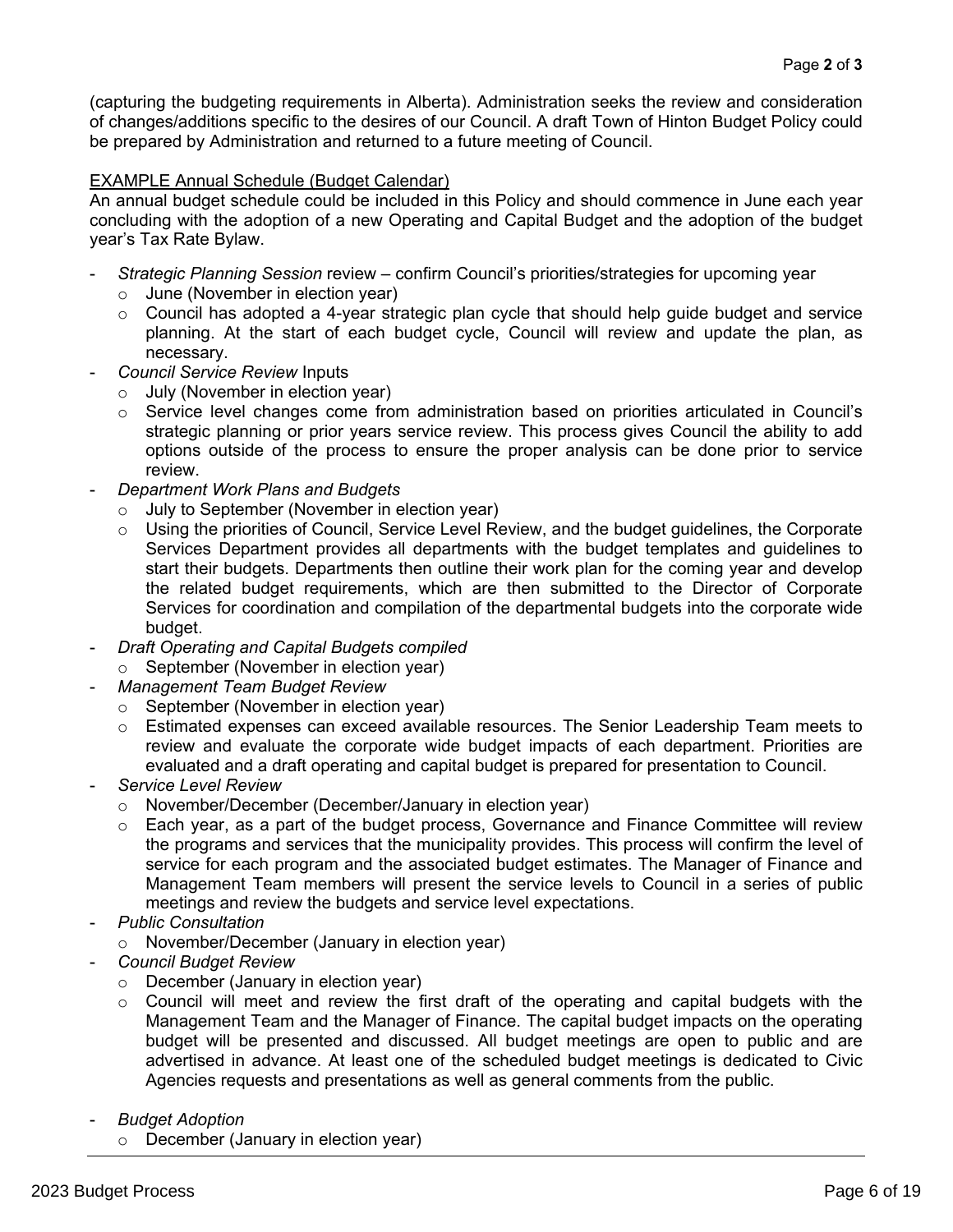- $\circ$  The final drafts of the budgets are presented to Council with any changes made during the public consultation process. Council reviews the capital and operating budgets and the impact on taxpayers, with the objective of adopting both budgets by the second meeting in December.
- *Passing of Tax Rate Bylaw*
	- o May Financial Plan Review
	- $\circ$  The annual tax rate bylaw is presented to Council after the Provincial Government has confirmed the amount of education taxes to be levied against municipalities. Based on the amount of education taxes, Council may choose to adjust the annual operating budget to reflect any changes required to maintain the overall tax strategy outlined in the adoption of the budgets.

# 2022 Budget Discussion – Parking Lot Items

During completion of the 2022 Operating Budget Council, and Administration, created a parking lot for budget discussion items which would be revisited in conjunction with the 2023 (or future) budget process(es). These six (6) items are:

- 1. Leadership Accountability by Design training
- 2. Jasper/Hinton Airport
- 3. Hinton Mountain Bike Association
- 4. Hinton Historical Society
- 5. Adaptable and Progressive Transportation
- 6. Reestablishment of Freedom Express Service Levels

Administration will return Operating Business Cases for items #1/#2/#5 and #6 as part of the 2023 budget. Separately, items #3 and #4, will be addressed through a comprehensive review, and consultation, with the Town's Civic Agency partners – which will be included in the proposed budget.

#### Other 2022 Budget Considerations

The following ongoing or anticipated initiatives will affect the consideration and adoption of the Town of Hinton's 2023 Operating Budget:

- 1. 2022 Salary/Compensation Review
	- a. Ongoing completion Summer 2022
	- b. Review of cross section of municipal salaries with comparable sized Alberta communities
- 2. New Union Agreement (2022)
	- a. Administration preparing for negotiations commencing this summer
	- b. Current UNIFOR contract expires the end of 2022
- 3. Anticipated 2022 Service Level Review
	- a. Discussed during this year's Strategic Planning Session
	- b. Administration is seeking direction on this matter (contractor is required to complete)
- 4. Development of Reserve Policies
	- a. Discussed during the 2022 Budget process
	- b. Administration is seeking direction on this matter (could be completed in a later tax year)
- 5. Possible Tax Stabilization Fund
	- a. Discussed during the 2022 Budget process
	- b. Administration is seeking direction on this matter (could be completed in a later tax year)

### **Options / Alternatives**

- *1. That Council accept this Report outlining commencement of the Town of Hinton 2023 Budget process as information.*
- *2. That Council otherwise direct Administration to proceed with commencement of 2023 Budget preparation as follows .*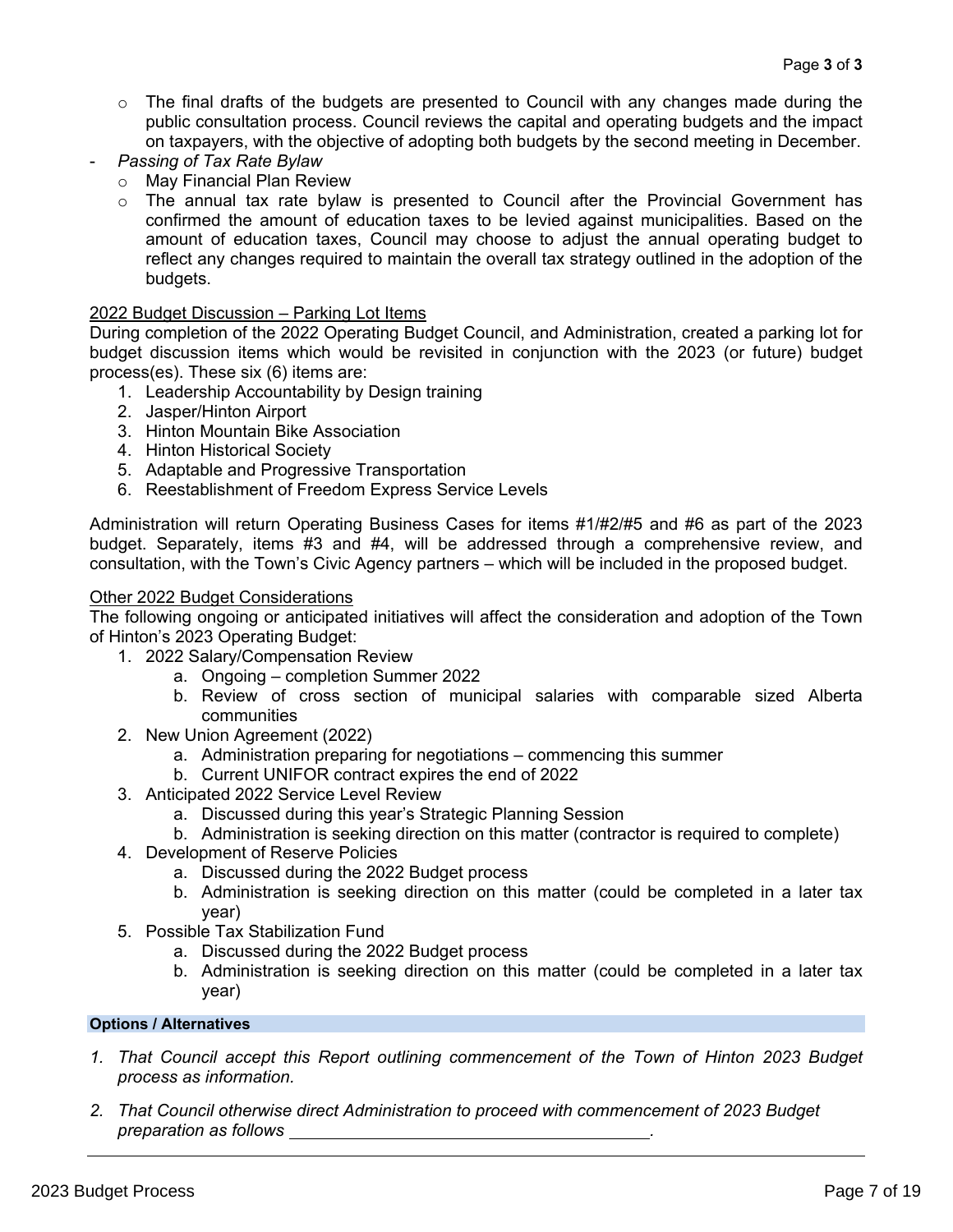

**City of Camrose Council Policy** 

# **Budget**

| <b>APPROVAL:</b>      | Motion 105-16 <b>POLICY#:</b> |                                      | <b>FIN7.6.0</b> |
|-----------------------|-------------------------------|--------------------------------------|-----------------|
| <b>APPROVAL DATE:</b> |                               | March 7, 2016 <b>EFFECTIVE DATE:</b> | March 7, 2016   |
| <b>AMENDED:</b>       | Motion 222-16 POLICY#         |                                      | FIN7.6.1        |
| <b>DATE:</b>          | May 16, 2016                  | <b>EFFECTIVE DATE:</b>               | May 16, 2016    |

# **Policy Statement**

# **1. Reason for Policy**

The creation of the budget is one of the most important tasks for City Council and Administration. It is the budget which sets out the spending priorities for the City' programs, services and infrastructure.

This policy will outline the processes and responsibilities in preparing the City of Camrose's capital and operating budgets.

In preparing the budget the City uses the following:

- 1.1 An assessment of priorities, challenges, risks and opportunities using Council's Strategic Plan and Departmental Master Plans.
- 1.2 Input and information gathered from all levels of staff and public through various communication forums.
- 1.3 Principles for financial stability of the City to ensure sustainability.

# **2. Purpose of Policy**

- 2.1 Transparency in Budget Preparation and Final Approved Budget
	- 2.1.1 The budget process will take place under the direction of the Finance Director and the Council Finance Committee which will manage inputs at the appropriate stages, and solicit input from Community Groups.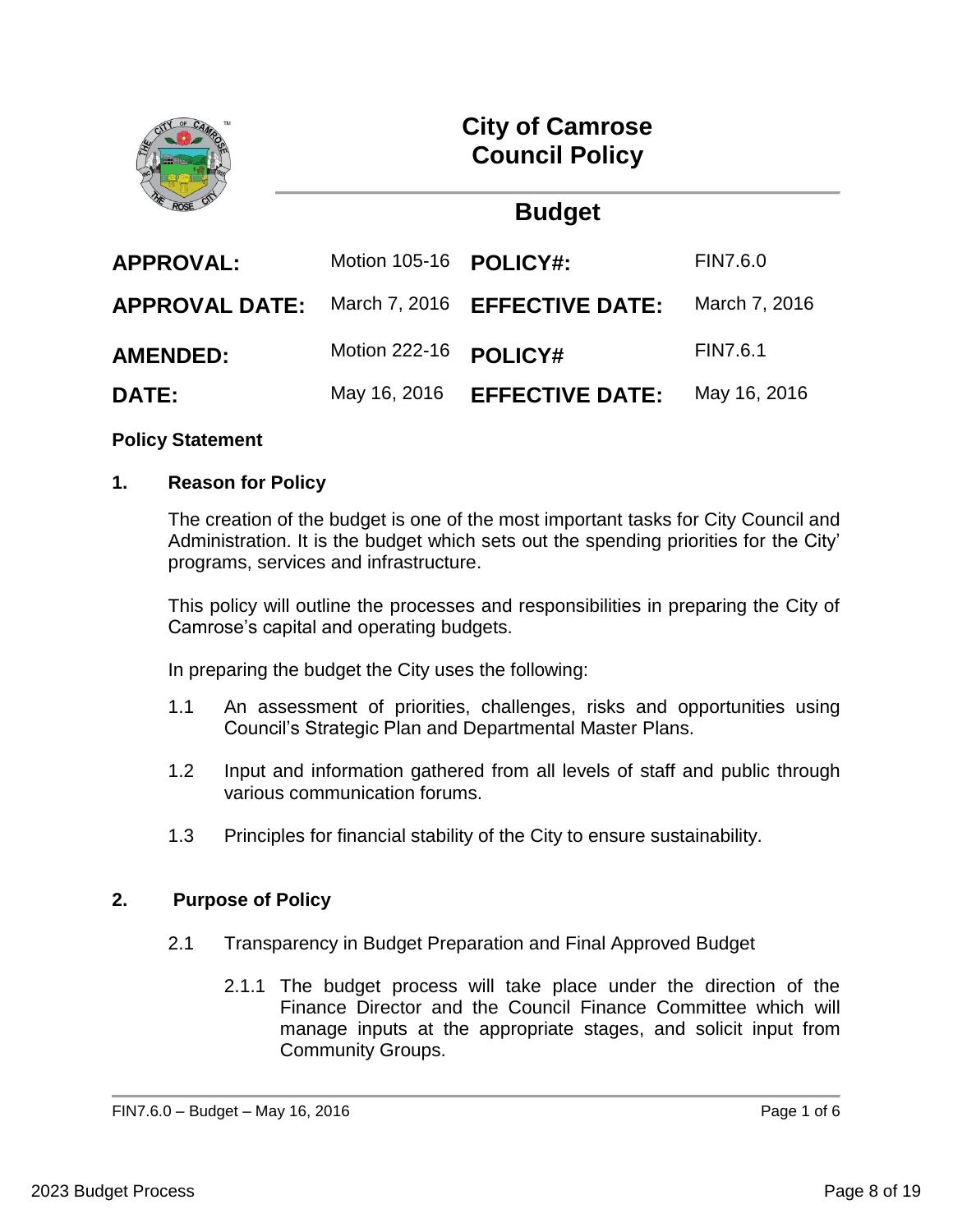- 2.1.2 The final approved budget will be posted for the public on the City of Camrose website.
- 2.2 Commercial Approach to the Budget
	- 2.2.1 Focus and refocus on existing and forecasted resources including assets, finances and staff in order to achieve the Strategic Plan.
	- 2.2.2 Business cases will be prepared and approved for any change in service levels, staffing, or assets.
	- 2.2.3 Utilize Asset Management approach over the lifecycle of assets.
	- 2.2.4 Apply Fiscal Impact Analysis and Risk Management Principles to support planning decisions, major projects and initiatives, and perceived high risk situations.
- 2.3 Stability by Planning a Budget over Multiple Years
	- 2.3.1 Allows Council and Administration to take a longer view of Camrose's needs.
	- 2.3.2 Is required in order to apply the principles outlined in 2.2.3 and 2.2.4 above.
	- 2.3.3 Build out a stable program of service delivery.
- 2.4 Provide Flexibility
	- 2.4.1 Yearly review and approval allows Council and Administration to reallocate funding priorities across the different years in a multiyear budget horizon.
	- 2.4.2 Implement or revise programs and services over a long time frame.
	- 2.4.3 Recognize operational and capital expenditures are becoming more interdependent as Life Cycle and Fiscal Impact Analysis are applied to the City's major assets.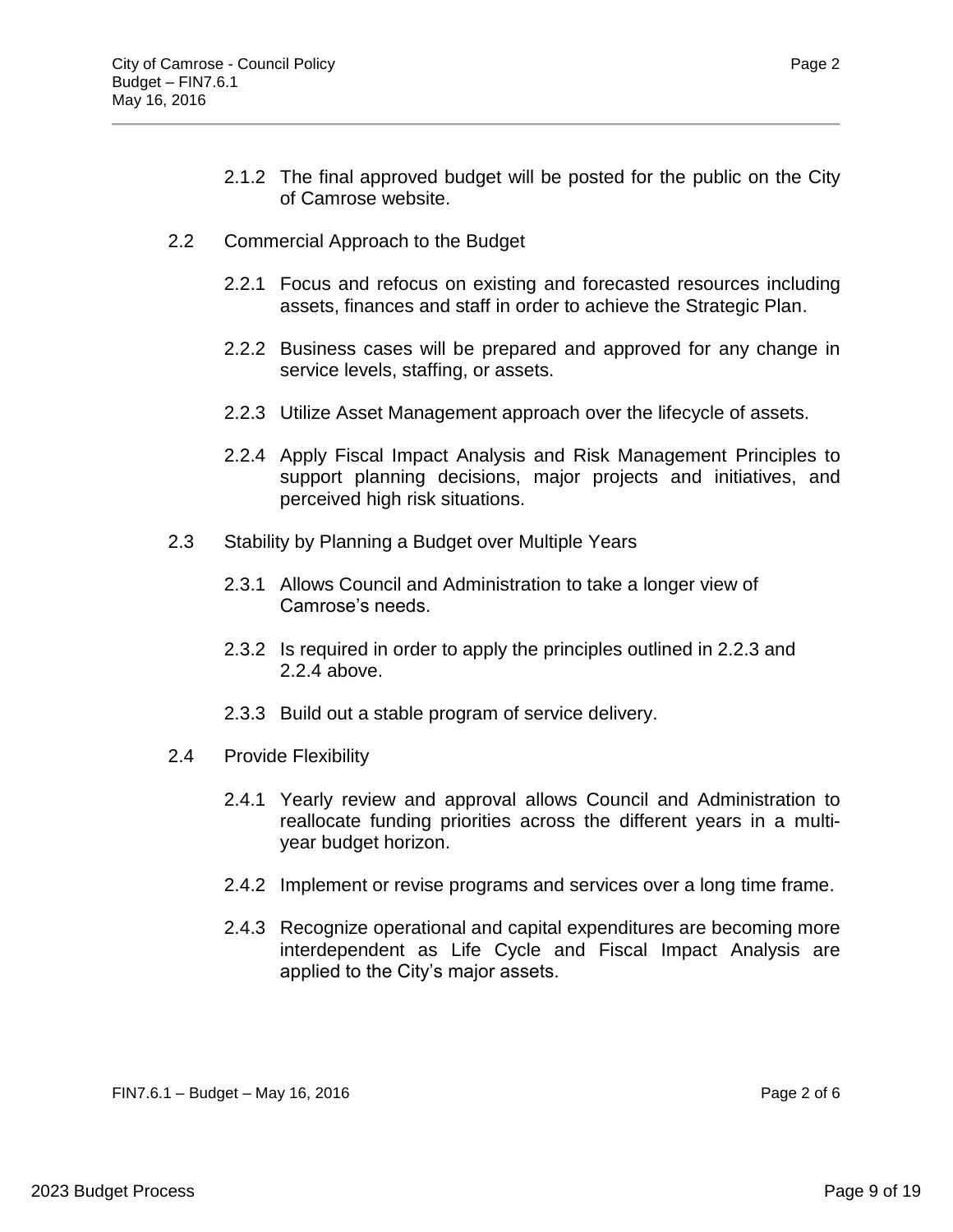# 2.5 Fiscal Responsibility

- 2.5.1 Adopting the City's strategy to obtain and save the funds required for major capital projects prior to expenditure.
- 2.5.2 Being debt averse as outlined in City Debt Policy.
- 2.5.3 Maintain sustainability over the long term.
- 2.5.4 Identifying and prioritizing needs versus wants.
- 2.6 Timing
	- 2.6.1 The budget will normally be prepared in the second half of the fiscal year, with final approval by Council prior to year-end.
- 2.7 Reallocations and Changes to Line Budget Items

Reallocation of expenditures, not affecting the Operating or Capital Reserves No change to approved budget within department

2.71 Each Director/Supervisor is responsible for carrying out the mandate of the department within its approved Operating and Capital Budgets. These managers have the flexibility to operate within their respective department's budget with the understanding that individual line items may vary from budget. In these instances, an under expenditure of one line item will be offset by an over expenditure of another line item.

Change to approved budget

2.72 A Department Manager may initiate a budget reallocation within their Department for an anticipated over or under revenue or expenditure.The above (2.71 and 2.72) require the following approvals: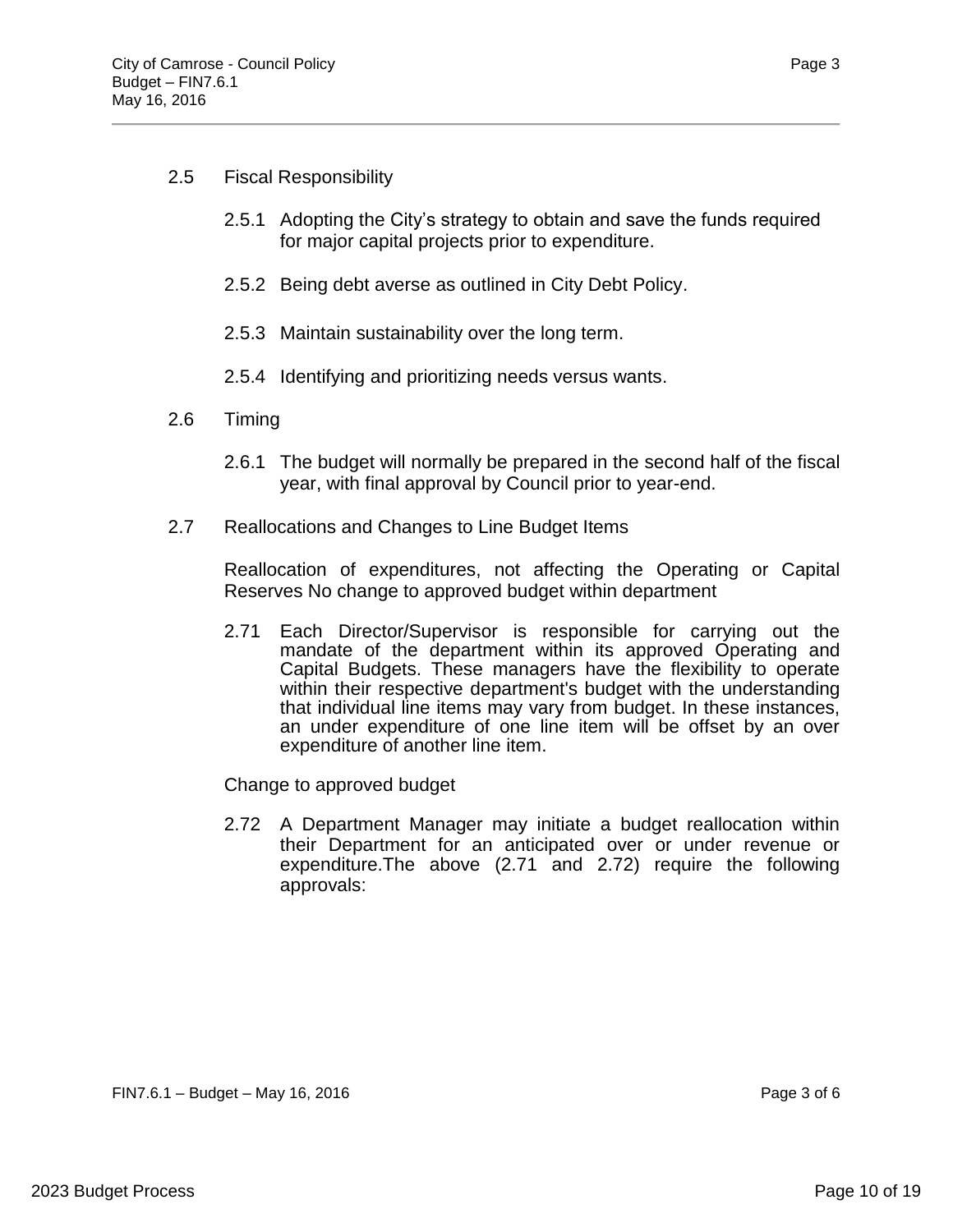| <b>Operating and Capital Expenditures</b> | <b>Limit on Individual</b><br><b>Occurrences</b> | <b>Approval</b>                                                                 |
|-------------------------------------------|--------------------------------------------------|---------------------------------------------------------------------------------|
| Within a department and function          | Up to \$5,000                                    | <b>Department Manager</b><br>and Director Finance                               |
|                                           | Up to \$100,000                                  | Department Manager,<br>Director Finance and<br>City Manager                     |
| Interdepartmental or Interfunctional      | Up to \$100,000                                  | <b>Department Managers</b><br>affected, Finance<br>Director and City<br>Manager |

Reallocations above \$100,000 require Council Approval.

Reallocations and changes to forecasted budget items which affect Operating or Capital Reserves

2.73 This normally occurs when there are increases due to market changes on forecasted budget items, with no offsetting decrease in expenditure or no increase in revenues and requires a draw from the City's Capital or Operating Reserves.

The Council is required to approve all increases to forecasted budget items and the offsetting reduction in reserves.

### Emergency Situations

2.74 In all cases of emergency in which there is danger to life, or where property must be protected, the City Manager may approve the expenditure immediately, then report to the appropriate approving authority as outlined above for either compensating or non-compensating expenditures.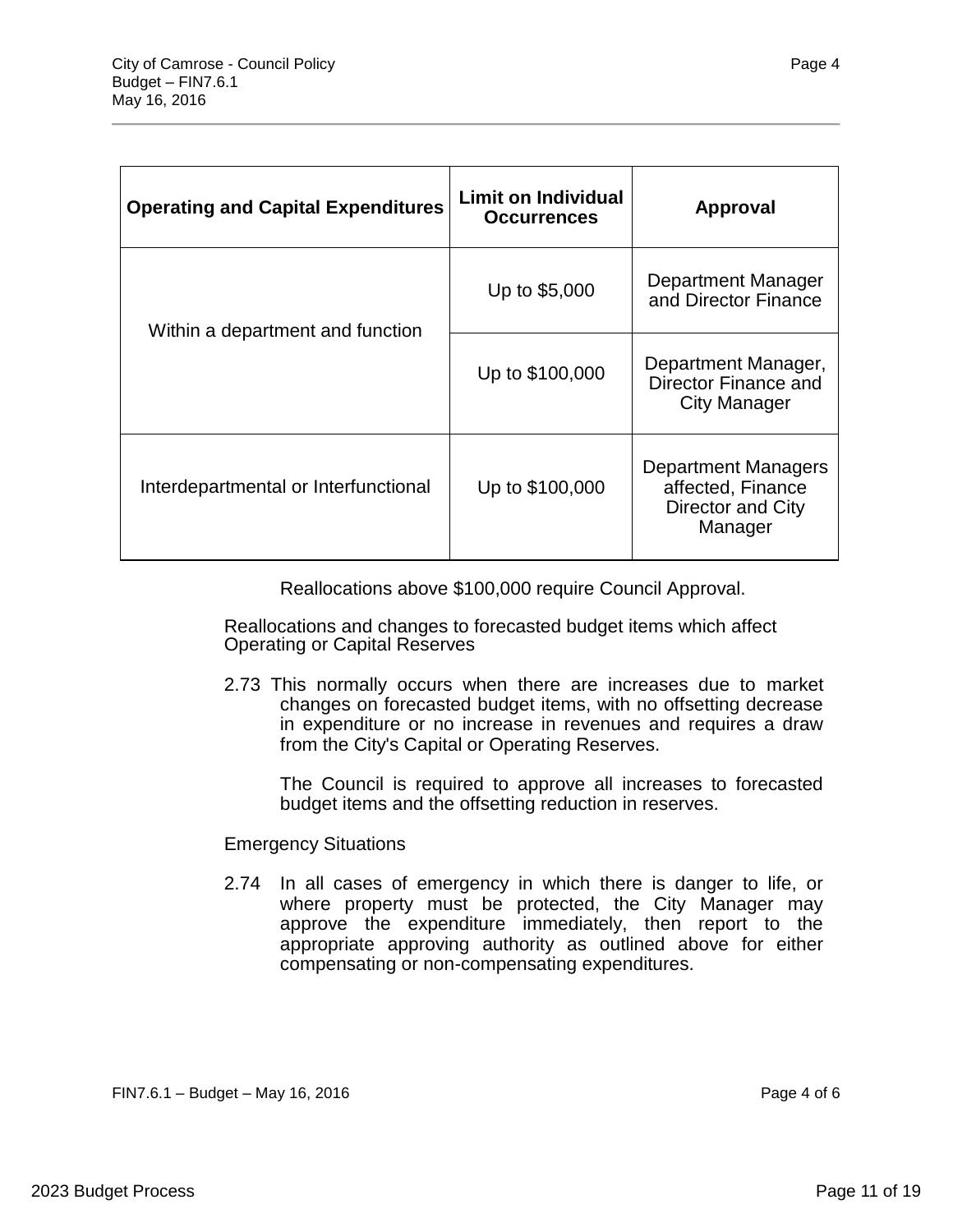# **3. Responsibilities**

- 3.1 City Council to:
	- 3.1.1 Approve by resolution this policy and any amendments.
	- 3.1.2 Consider the allocation of resources, both Administration and Councillors, for successful implementation of this policy in the annual budget process.
- 3.2 City Manager to:
	- 3.2.1 Implement policy and establish administrative directives for carrying out the policy.
	- 3.2.2 Ensure policy and administrative directive reviews occur and verify the implementation of policies and directives.
- 3.3 Director Finance to:
	- 3.3.1 Oversee and coordinate the timing and process of implementing the budget development and approval.
	- 3.3.2 Determine relevant policies and programs which could affect the budget and synchronize these in the budget development process.
	- 3.3.3 Ensure that communication is effectively carried out.
	- 3.3.4 Provide administrative and training support to departments for budget development, Business Case preparation, Risk identification and analysis, and Fiscal Impact analysis.

# **4. Exclusions**

4.1 None

# **5. Definitions**

- 5.1 "Act" the Municipal Government Act. R.SA. 2000 as may be amended from time to time.
- 5.2 "Administration" the City Manager, support staff to the City Manager, and Management Team of the City of Camrose.

FIN7.6.1 – Budget – May 16, 2016 Page 5 of 6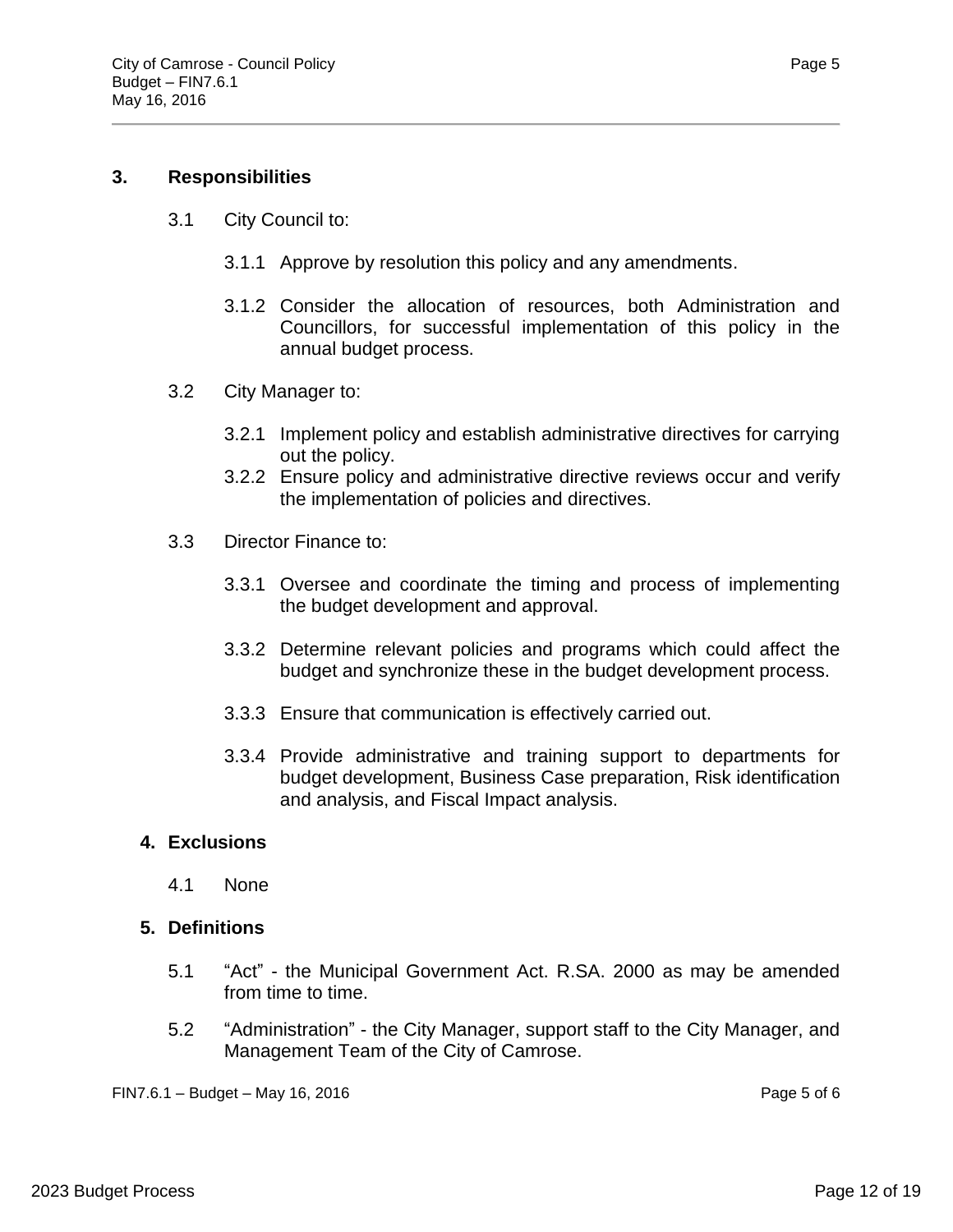- 5.3 "Administrative Directives" a documented procedure that outlines a consistent approach to carrying out a specific Policy in the day to day operations of the organization.
- 5.4 "City Manager" the individual appointed by Council to the position of Chief Administrative Officer as per the Municipal Government Act.
- 5.5 "Council Policy" policy regarding governance, public issues, and services to the public which require Council approval.
- 5.6 "Management Team" the City Manager and Direct Reports.
- 5.7 "Risk Management Principles" the identification and assessment of risks, combined with the actions required to mitigate the risks to an acceptable level.
- 5.8 "Fiscal Impact Analysis" determining the direct, ongoing and public impact of a development, or other large event, in a holistic analysis.
- 5.9 "Life Cycle" an asset's condition and value during its whole life, including purchase, installation, maintenance, refurbishment and disposal.

# **6. Schedule for Review of Policy**

6.1 This policy will be reviewed biennially (every two years) by Council.

# **7. Reporting**

7.1 Quarterly status of actual financial position against the budget will be submitted to Council for review.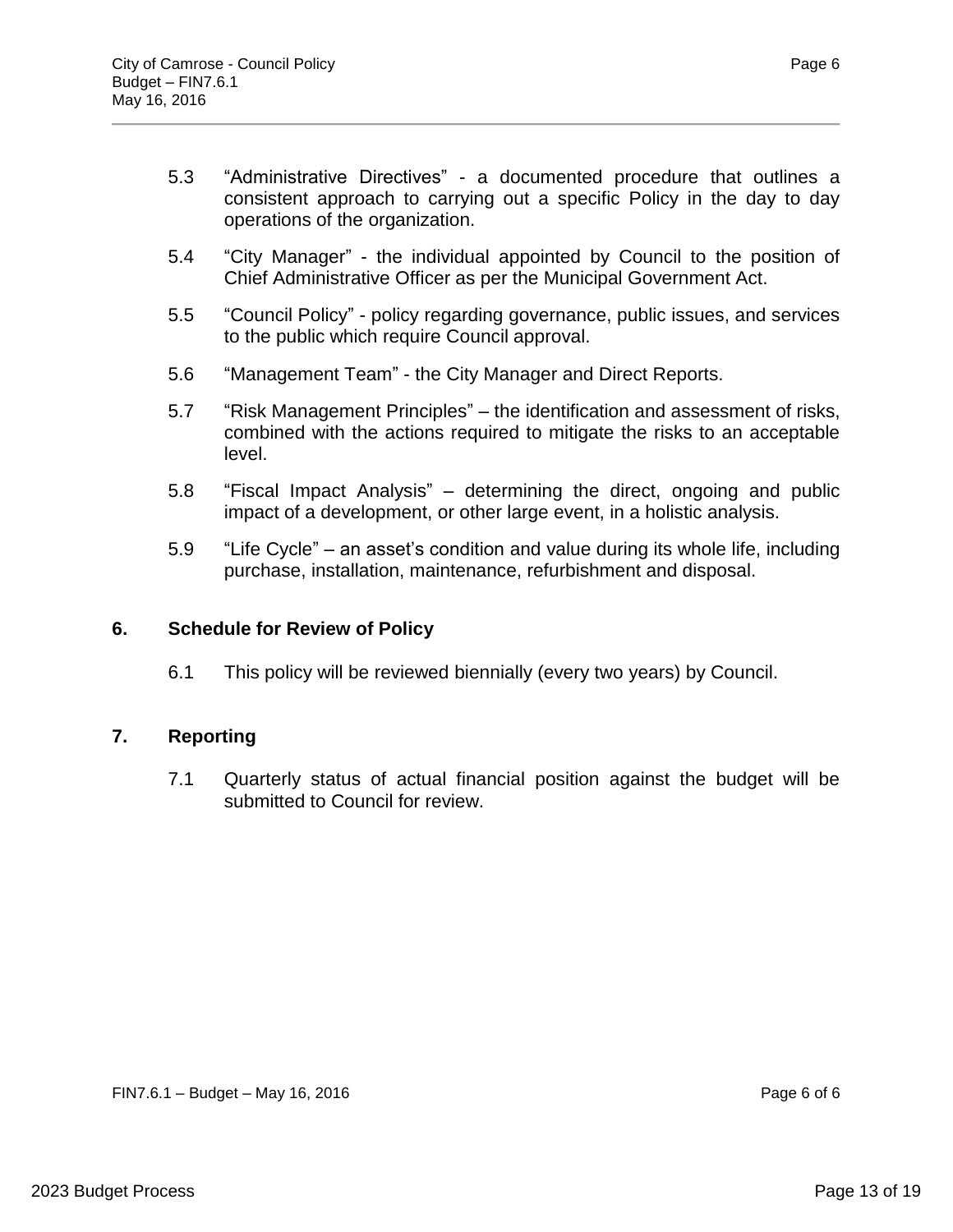|                |                                                         | <b>CITY OF LACOMBE</b><br><b>COUNCIL POLICY</b>                                                                                                   |  |
|----------------|---------------------------------------------------------|---------------------------------------------------------------------------------------------------------------------------------------------------|--|
|                | <b>ANNUAL BUDGET AND TAXATION</b><br><b>PREPARATION</b> |                                                                                                                                                   |  |
|                | Policy Number:                                          | 13/210.03 2018PO                                                                                                                                  |  |
| <b>CITY OF</b> | Effective By:                                           | Upon approval                                                                                                                                     |  |
| <b>ACOMBE</b>  | Rescinds:                                               | 13/210.03 (2012) Annual Budget and Taxation<br><b>Preparation Policy</b>                                                                          |  |
|                | Review Frequency:                                       | Annually                                                                                                                                          |  |
|                | Responsible Department:                                 | <b>Finance Department</b>                                                                                                                         |  |
|                | Reference:                                              | Equity and reserves policy #13/201.01 (2012)<br>Debt Management #13/201.02 (2012)<br>Sec 241 to 248, Sec 353 to 370 - Municipal Government<br>Act |  |

# Purpose of the Policy

To establish principles for the preparation of annual budgets, business plans, and property taxation levies. In some cases these principles will stand alone, while in others the principles are excerpts from separate policies established by Council. **Purpose of the Policy**<br>
To establish principles for the preparation of annual budgets, business plans, and property to<br>
some cases these principles will stand alone, while in others the principles are excerpts from<br>
esta

# Policy Statement

The adoption of the City's business plans, budgets, and tax rate bylaws are among the most critical functions undertaken by Council.

Budgets and business plans shall be developed in a consistent and planned manner, and budgets shall take into consideration the impacts on future years and the City's ability to fund those impacts.

Municipal and utility operating budgets shall be prepared for a three year period. Approval is required for 1st year and years 2 and 3 will be presented for council's information. The City will strive to maintain an appropriate transfer to capital reserves in the operating budget to support the 10-year capital plan.

City utility expenditures will be funded entirely from reserves and self-supporting utility rates.

The City shall maintain a fair, transparent, and competitive system of municipal property taxation, while collecting the revenue necessary to meet municipal program and service funding obligations.

# Definitions & Abbreviations

- Alberta Consumer Price Index (ACPI)
	- o Is an indicator of changes in consumer prices experienced and is obtain by comparing, over time, the cost of a fixed basket of goods and services purchased by consumers.
- CAO
	- o The City of Lacombe's Chief Administrative Officer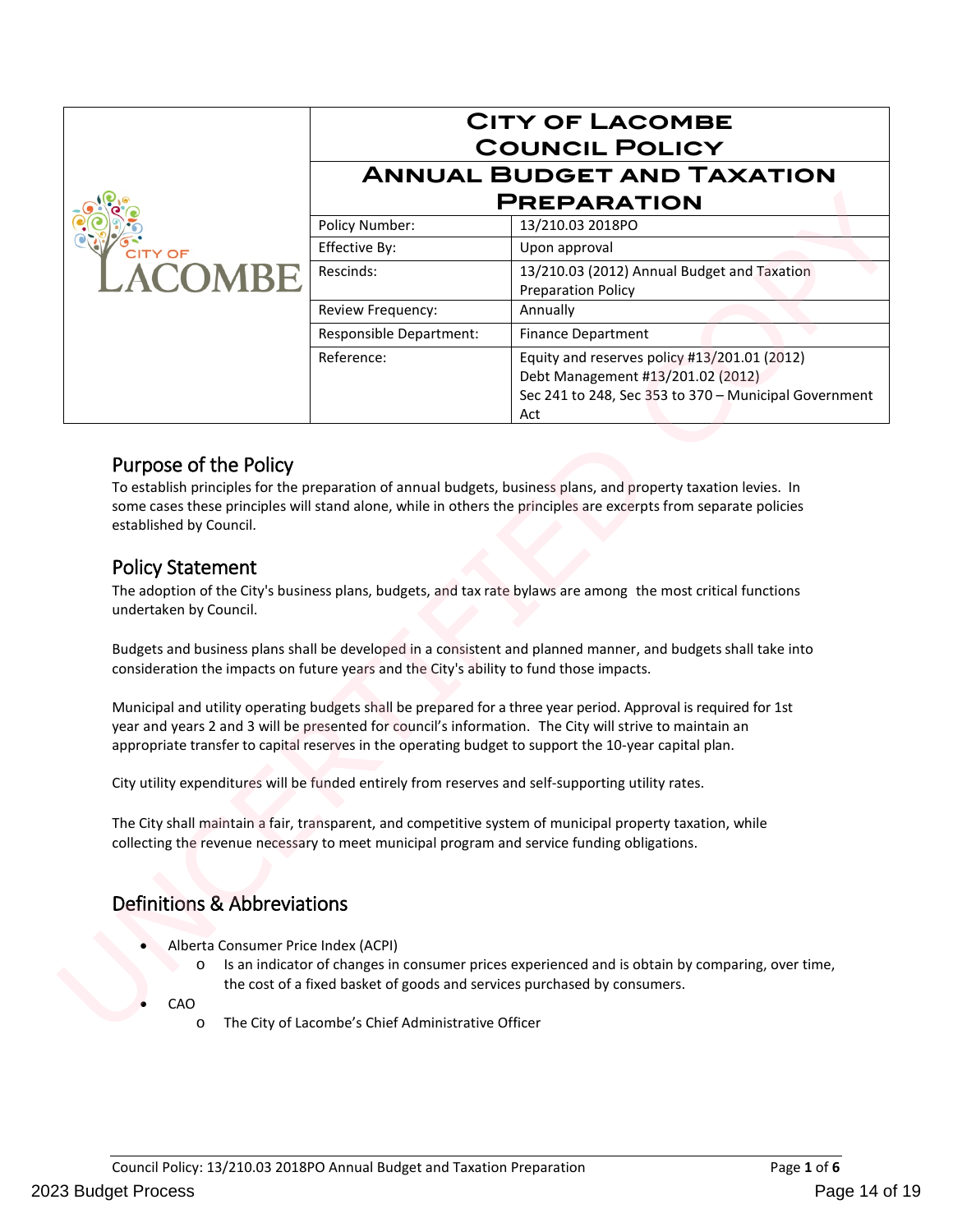# Responsibilities

### **City Council**

- To approve the annual budget and taxation policy
- Consider and approve amendments thereto

#### **Chief Administrative Officer**

- To ensure budget preparation is developed in a consistent manner according to this policy
- Bring forward considerations and recommendations to Council for changes

#### **Managers/supervisors**

• Develop business plans and budgets according to this policy

# General Provisions

- 1. General
	- a. The approved operating budget shall serve as the financial plan for the City and as the policy document of City Council for implementing Council's goals and objectives outlined in Council's strategic plan. The approved operating budget shall provide Administration with the direction and resources necessary to accomplish Council-determined service levels. Budgets will support Department based business plans.
	- b. Departmental Business Plans shall:
		- i. be comprised of operating and capital projects and programs, which are consistent with Council's approved strategic plan;
		- ii. be comprised of capital projects and operating programs which balance the expectations of citizens for service levels with their ability and willingness to pay for those services; and
		- iii. identify all costs associated with operating new equipment or facilities where capital projects are being recommended and identify the funding sources available, including but not limited staffing.
	- c. The need for programs and service levels will be the major considerations in determining tax rates; however, local taxing efforts of other municipalities will also be taken into consideration.
	- d. Council will seek input from the public and Administration during budget preparation and throughout the year. Public input will include public participation during budget open houses.
	- e. The municipal tax rates will be set by Council annually through the Property Tax Bylaw.
- 2. Multi-Year Planning

Multi-year planning will enhance and improve the budget process by reinforcing the commitment to longterm fiscal health by looking beyond a one-year horizon. This multi-year view will provide citizens, businesses and agencies with longer-term information regarding the City's planned programs. The primary multi-year planning documents will be Council's strategic plan and departments' 3 year business plans. Chief Administrative Officer<br>
• To exacut budget preparation is developed in a consistent manner according to this policy<br>
• Dring forward considerations are recommensations to Council for changes<br>
Managem/supervisors<br>
• D

- 3. Capital Funding
	- a. The capital funding is a base funding amount within the operating budget that supports the 10- year capital plan. Capital contributions shall be carried out through:
		- i. annual transfers to reserves in accordance with the 10 year capital plan;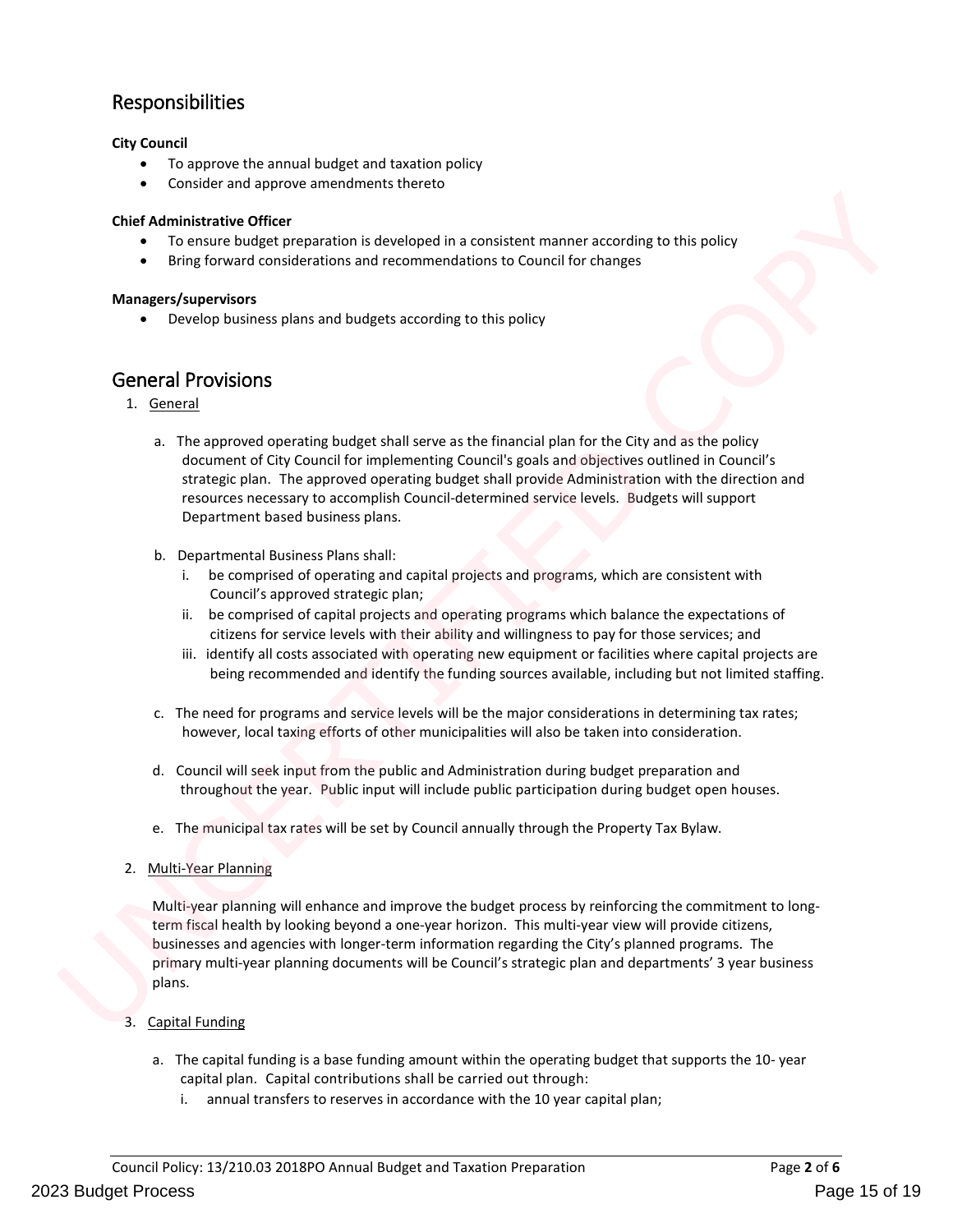b. A change in costs related to debt servicing shall result in a change to the other components of the capital funding for the 10 year capital plan.

#### 4. Balanced Budget

- a. The City shall adopt a balanced budget where operating revenues are equal to operating expenditures for each year.
- b. The City shall use the July  $1<sup>st</sup>$  Alberta Consumer Price index as the targeted property tax increase.
- c. No department manager shall intentionally budget in a way that a surplus will be created when developing a budget. qual to operating<br>
ted property tax<br>
lus will be created<br>
...<br>
g Utility Reserve
- d. The following rules are proposed to govern year end operating surpluses:
	- i. Any utility funded surplus will be directed back to the corresponding Utility Reserve
	- ii. Lacombe Police Service surplus will be applied to the Police Operating Reserve
	- iii. Surplus from wages and benefits will be applied to the General Operating Reserve
	- iv. A surplus arising from any other department will be applied to:
		- a. Reserves, for use in maintaining reserve levels set by Council policy, or
		- b. A one time expenditure

#### 5 One-time Revenues

- a. Major one-time revenues will be applied to:
	- i. reserves for use in maintaining reserve levels set by Council policy; or ii. one-time expenditures
- b. Operating surpluses and one-time revenues will not be used to fund ongoing expenditures, as this result in annual expenditure obligations, which may be unfunded in future years.

#### 6. Use of Unpredictable Revenues

Unpredictable revenue sources will not be relied upon to directly fund expenditures until the revenue has been received. i. Any utility funded surplus will be alrected back to the corresponding Utility Rr ii. Locombe Police Service surplus will be applied to the folice Operating Reservice Surfat in Surplus from wages and benefits will be app

#### 7. Revenue Diversification

- a. The City may charge fees for services where it is applicable and cost effective to do so.
- b. The City will strive for full cost recovery where it is applicable and cost effective to do so.
	- i. The City's utility departments will follow a full cost cash recovery rate model.
	- ii. Other departments shall follow a cost recovery model as established by Council.
- c. The City will continuously seek new and diverse revenues so as to limit the dependence on one or only a few sources and in order to maintain needed services.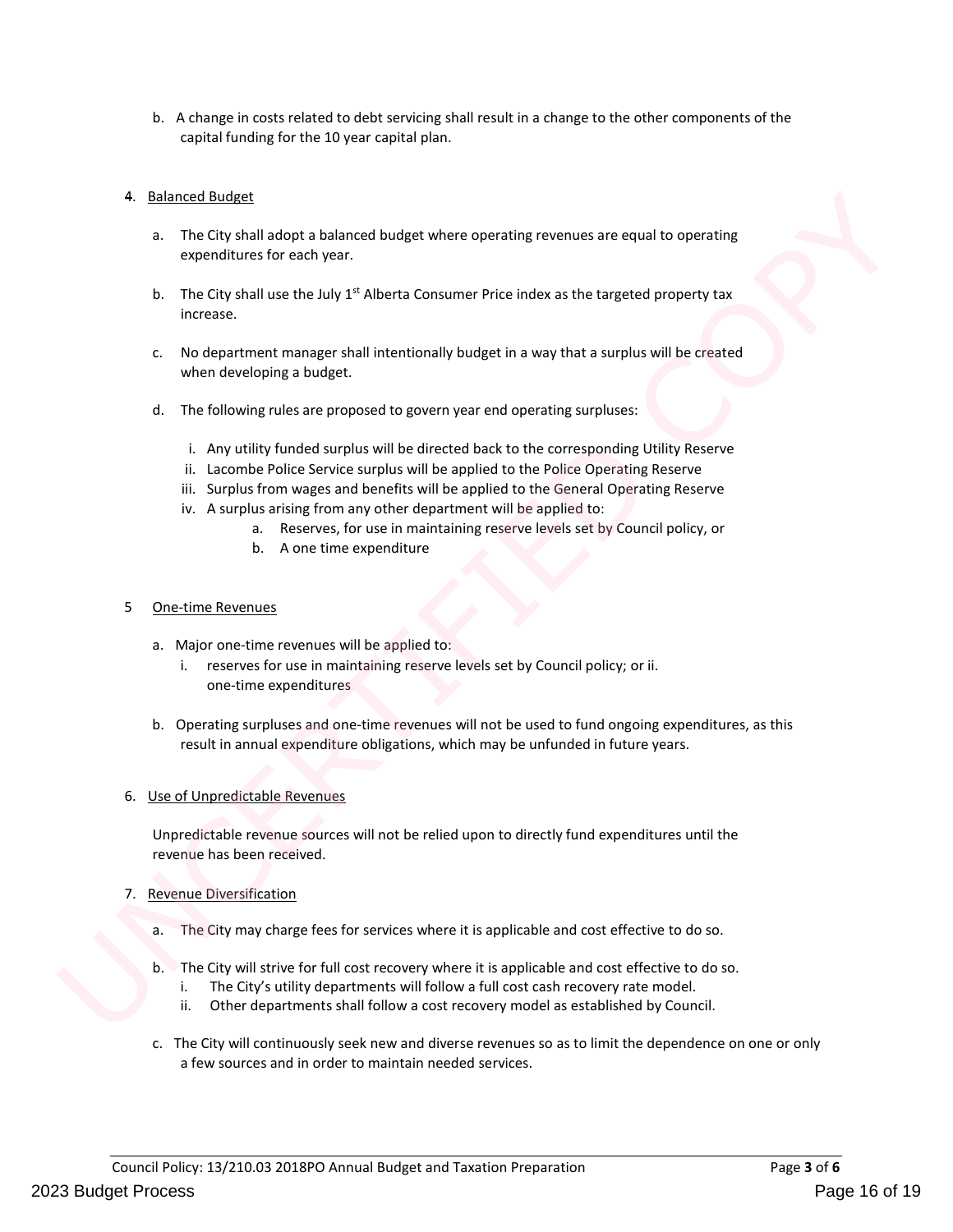#### 8. New Programs and Changes in Service Levels

- a. The operating budget will be developed based on the principle to sustain current programs and level of services. Recommendations for new programs and/or service level adjustments (increase or decrease) will be presented in separate business cases during the annual budget process.
- b. The City will pursue federal, provincial, and private grants but will strictly limit financial support of these programs to avoid commitments which continue beyond funding availability.

#### 9. Funding to Outside Agencies

Agencies requesting funding from the City of Lacombe shall submit annual business plan and budget no later than November 1<sup>st</sup> of each year. ly limit financial support of<br>availability.<br>pusiness plan and budget no<br>ed to Council prior to the

#### 10. Annual Budget Adjustments

- a. Any changes to estimates of revenues or expenditures shall be presented to Council prior to the adoption to the annual tax rate bylaw,
- b. Emergency expenditures items such as facility or infrastructure repairs shall be considered by Council on a case by case basis and as determined by the CAO.
- c. Subject to the approval of the CAO, managers have the authority to vary individual expense items within their department budget up to \$25,000. Variations in individual expense items must not result in an overall change to the department budget or affect service levels, unless approved by Council. a. Any changes to estimates of revenues or expenditures shall be presented to Couna<br>adoption to the annual tax rate bylaw,<br>b. Emergency expenditures tiems such as facility or infrastructure repairs shall be co<br>council on a

#### 11. Reserves

- a. The City will maintain appropriate Reserves as determined by Council through its reserve policy and planning.
- b. The Budget will allocate an appropriate level of funds to Reserves in order to maintain services throughout economic cycles:
	- i. to ensure against unforeseen costs and revenue reductions;
	- ii. to provide bridge financing for capital; and/or
	- iii. to allow the City to take advantage of grants and/or market opportunities.
- c. In addition to its capital reserve funds, the City may establish reserves:
	- i. to fund large, long-term liabilities; and/or
	- ii. to fund multiple year special projects.
- d. Use of reserves is planned and is not considered as an alternate-funding source in place of good financial practice. Long-term liabilities will be reviewed on an annual basis. Reserves and reserve funds will be established as required and maintained.
- e. The City will maintain Capital Reserves in order to ensure a current and sufficient asset base to support City programs and services. Contributions to these reserves will be based on the 10 year rolling average for capital investment.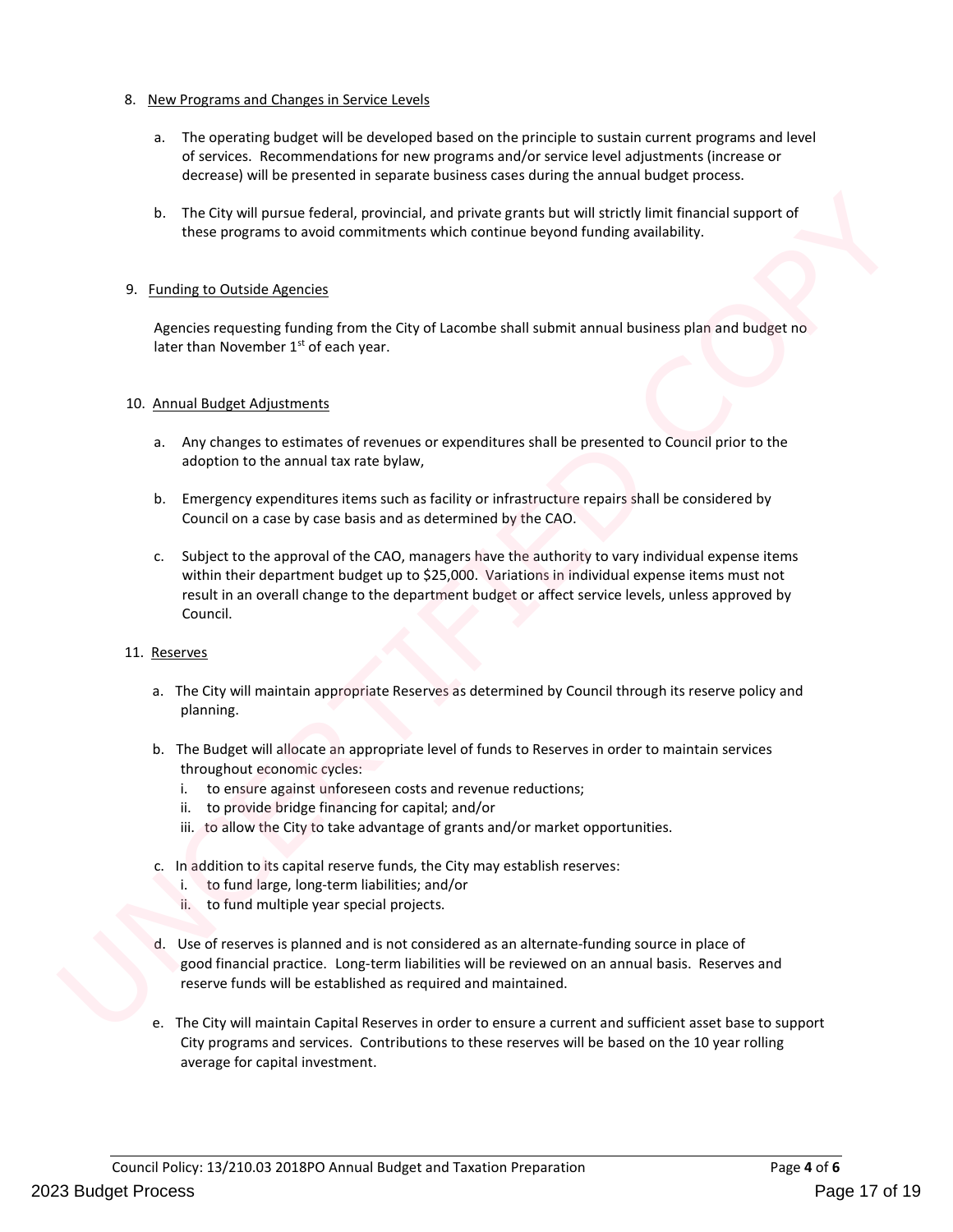#### 12. Infrastructure

- a. The City will endeavor to preserve and renew its infrastructure, as a priority over developing new infrastructure.
- b. Projects and maintenance will not generally be deferred unless the need for the project or maintenance changes. As a result, projects in the 10-year capital forecast advance from year to year in an orderly fashion. Maintenance is not deferred to meet funding constraints since deferred maintenance generally results in increased operating or replacement costs in the future. I for the project or maintenance<br>om year to year in an orderly<br>deferred maintenance<br>of the cost of new<br>Policy, be financed by<br>act of new facilities and<br>the project will not proceed.
- c. Departmental Business Plans will provide that an appropriate proportion of the cost of new development related to capital infrastructure, as determined by Council Policy, be financed by development charges.
- d. The City shall prepare a multi-year operating forecast to identify the impact of new facilities and infrastructure. Unless the City has the ability to afford the new facility, the project will not proceed.

#### 13. Staffing

- a. In general, unless unusual circumstances warrant, additional staffing requests included in Budget development will be based on a start date of April 1. Initial budgets for new positions will be based on the midpoint step on the salary grid. 13. Staffing<br>
a. In general, unless unusual circumstances warrant, additional staffing requests included<br>
development will be based on a start date of April 1. Initial budgets for new position to the midpoint step on the s
	- b. Managers will develop business cases for any new staff request in accordance with the Administrative Directive.
	- c. In addition to direct staffing costs, business cases for new positions will also include equipment costs (e.g. vehicle, office equipment, computers, cell phones, etc). required by the position.

#### 14. Revenue Estimates

Operating revenue projections will be based on actual historic trends, approved service levels, and supplemented with additional knowledge future expectation

#### 15. Original Scope of Capital Projects

- a. At times, throughout the budget period, opportunities arise to change the original scope of a project due to:
	- i. lower tender results from budget;
	- ii. additional funding from unexpected revenues such as grants or contributions from agencies.
- b. The original scope of an approved project shall only be changed with formal approval from Council.

#### 16. Revenue Neutrality

The City's overall municipal tax revenues shall not increase automatically with market assessment increases in an effort to protect ratepayers from dramatic shifts in property taxation due to annual market value assessment changes. The general municipal tax rate for the municipality shall be adjusted to ensure revenue neutrality. Increases to general tax revenue shall be limited to new development and construction and tax rate increases approved by Council.